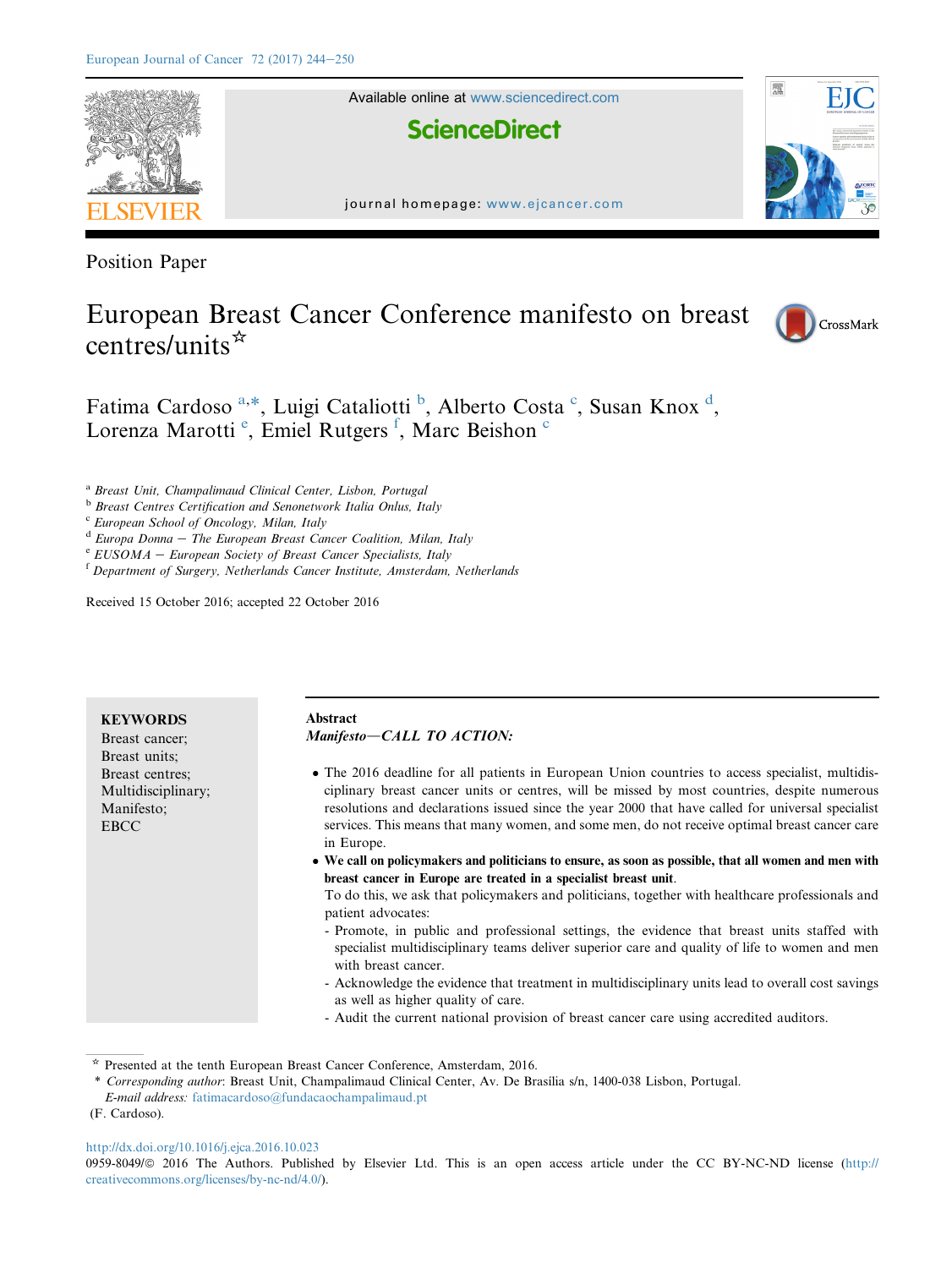- Implement mandatory reimbursement and care models that mean treatment can only be carried out in specialist breast units.
- Introduce a breast unit quality certification scheme that is accredited by an accreditation body.
- Join European-wide scientific societies and groups that promote the availability and quality of breast units, and together commit to providing access to such units for all patients.
	- ª 2016 The Authors. Published by Elsevier Ltd. This is an open access article under the CC BY-NC-ND license ([http://creativecommons.org/licenses/by-nc-nd/4.0/\)](http://creativecommons.org/licenses/by-nc-nd/4.0/).

#### <span id="page-1-0"></span>1. Introduction

In the year 2000, the European Society of Mastology (EUSOMA) published a position paper entitled 'The requirements of a specialist breast unit', which set out standards for establishing high-quality breast cancer centres, or units, across Europe [\[1\].](#page-6-0) The paper followed a consensus statement drawn up at the first European Breast Cancer Conference in Florence in 1998 [\[2\],](#page-6-0) which set up a working group tasked with 'forging the way ahead for more research and better care in breast cancer', and which highlighted the pivotal role of the dedicated breast cancer unit:

'This conference demands [our emphasis] that those responsible for organising and funding breast cancer care ensure that all women have access to fully equipped multidisciplinary and multiprofessional breast clinics based on populations of around 250,000.'

By the late 1990s, there was evidence that for optimal care, patients with breast cancer must be treated and cared for by specialist, multidisciplinary teams in dedicated breast units. Reports from the United Kingdom (UK), in particular, and guidelines from the European Society of Surgical Oncology and from the European Union on mammography screening, built on this evidence in recommending specialist units as a priority for breast cancer, as it is a major cancer with many and rapidly changing treatment options, has screening standards, and a wide range of psychosocial impacts.

For example, in 1996 a study comparing survival outcomes by specialist and non-specialist breast cancer surgeons in Scotland revealed that the absolute five year survival rate was 9% higher and the 10 year survival 8% higher for patients cared for by specialist surgeons, with a relative reduction in risk of dying of 16% [\[3\].](#page-6-0) A later paper from the United States of America, in 2003, found a similar absolute benefit, of 7% at 5 years, and a relative risk reduction of 33%, of treatment by specialist surgical oncologists [\[4\].](#page-6-0)

In 2012, an observational cohort study evaluated the effects of multidisciplinary team working on breast cancer survival on nearly 14,000 women in Scotland, and found it was associated with a 18% lower breast cancer mortality at 5 years [\[5\].](#page-6-0) By comparing an area where multidisciplinary team working was introduced with areas that had not implemented it, the authors found that such care probably improves patient outcomes by influencing various aspects of care, such as adherence to guidelines and nurse education, increased surgical volume and experience, and improved interdisciplinary working.

Further research is necessary but it is difficult to compare health systems and there are many variables to consider alongside survival, such as quality of life and patient wellbeing. But the overall conclusion is not in doubt among the vast majority of specialists working in breast cancer. The problem is implementation, as it can require major reorganisation of care. For this reason, policymakers, advocates and breast cancer professionals have had to make repeated calls for universal implementation. In particular,

- European Parliament resolutions of 2003 [\[6\]](#page-6-0) and 2006 [\[7\]](#page-6-0) included calls on the member states to 'establish a network of multidisciplinary breast centres' and to 'ensure nationwide provision of interdisciplinary breast centres in accordance with EU [European Union] guidelines by 2016'.
- Written declarations on breast cancer in the EU of 2010 [\[8\]](#page-6-0) and 2015 [\[9\]](#page-6-0) called on member states to ensure that all women and men in the European Union have access to treatment in units set up in accordance with the 'European guidelines for quality assurance in breast cancer screening and diagnosis', by 2016, including those with advanced breast cancer.
- International consensus conferences for early stage (St Gallen Conference) and metastatic (ABC Conference) breast cancer stress multidisciplinary team working as critical to outcomes.
- The 'European guidelines for quality assurance in breast cancer and diagnosis', currently in a fourth edition [\[10\]](#page-6-0), include a revision of the EUSOMA paper on the requirements of a specialist breast unit, and in 2013, EUSOMA updated these guidelines [\[11\]](#page-6-0).
- The European Commission Initiative on Breast Cancer (ECIBC) is currently developing a comprehensive quality assurance scheme for breast cancer services underpinned by accreditation [\[12\].](#page-6-0)

The Florence statement of 1998 was direct in demanding—not requesting—that patients with breast cancer must have care in specialist breast units. This manifesto is a repeat of that demand in the light of more evidence for the superiority of such specialist care—and the failure over the past 15 years or so to deliver it to all breast cancer patients in Europe.

## 2. Status of European breast units, and implications

There is a wide variation of breast cancer care among and within European countries, and in particular still a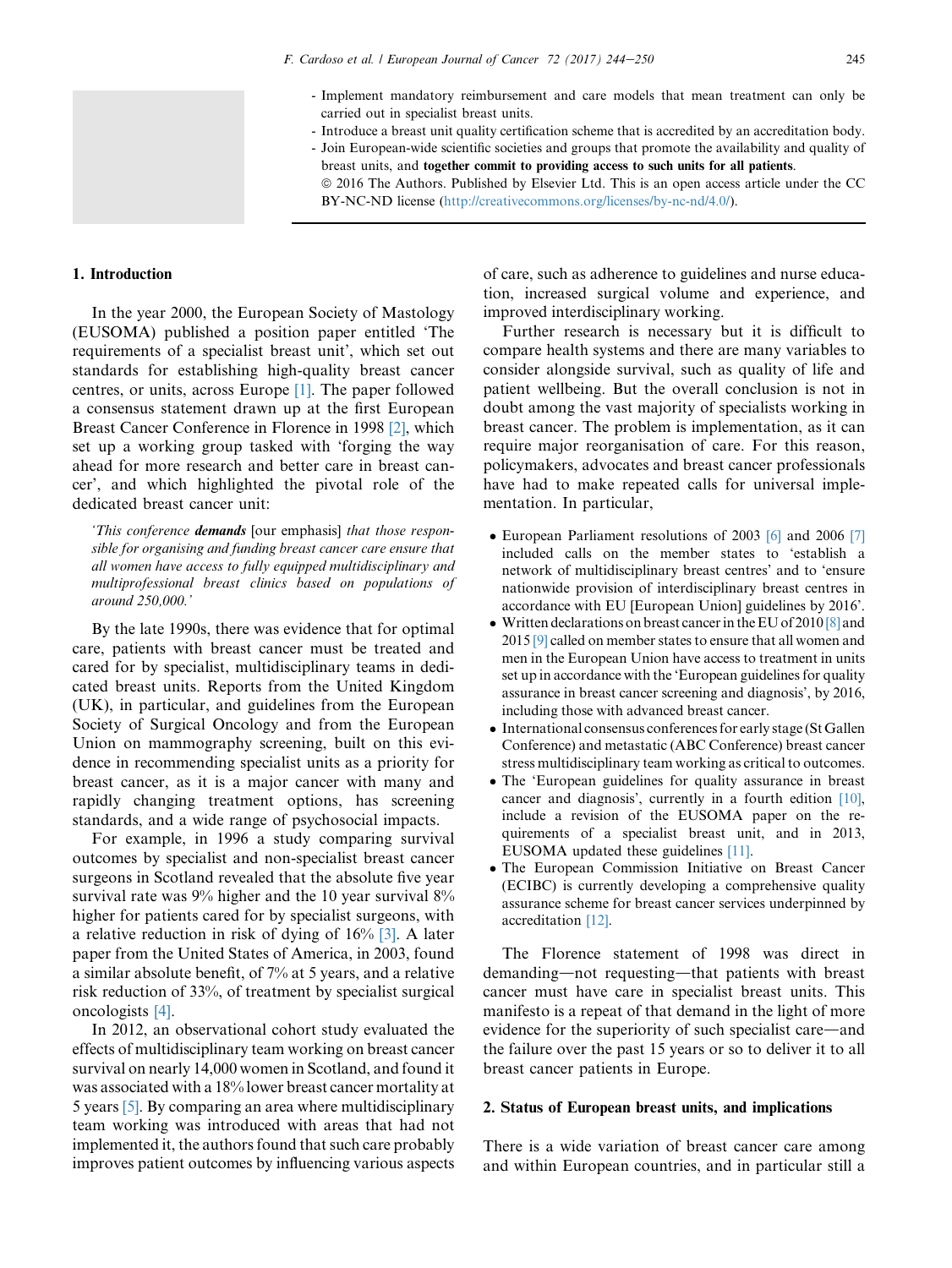lack of access to specialist units as set out in the EUSOMA guidelines.

Some countries do not yet have national cancer plans and networking of cancer units, or may have only recently introduced these.

Countries that lack resources such as sufficient radiotherapy equipment for their populations, and certain cancer drugs, notably in Eastern Europe, are currently unable to provide specialist units in most areas.

Wide variations in healthcare systems and professional working can mean that many patients are not treated according to multidisciplinary guidelines, even in high-resource countries that have cancer plans, and even in cancer departments, as there can be national and institutional variability.

Not all specialist breast units are accredited by independent agencies.

As a result, there are wide differences in treatment and outcomes across Europe. In particular, many women are not offered breast conserving surgery despite being good candidates for that procedure, partly due to lack of radiotherapy equipment, and also because of lack of multidisciplinary expertise and adherence to guidelines. There are also variations in the use of adjuvant chemotherapy, hormone therapy and targeted therapy.

Organisation for Economic Co-operation and Development (OECD) health data from 2012 shows that the proportions of mastectomies and breast conserving survey vary, with the latter being highest in Germany, Austria, France, Belgium and Switzerland, whereas mastectomy rates are highest in Finland, the Netherlands, Belgium, Denmark, Norway and Iceland [\[13\]](#page-6-0). The OECD notes that the level of compliance with national clinical guidelines is one way of assessing whether evidence-based care is provided in breast cancer treatment, although there are differences in clinical guidelines across countries.

A current survey for the ECIBC, organised by the Commission's Joint Research Centre, on the implementation of breast units reveals (publication forthcoming) that a) about a third of respondents do not have a breast unit in their geographical area; b) few have breast units mandated by law, and only up to a half have recommendations for breast units; c) few have national or local accreditation; d) mandatory requirements for a certain volume of case, multidisciplinary teams, training and professional development are mostly in place for only a minority of respondents.

Another survey by the Joint Research Centre [\[14\]](#page-6-0) that received responses from 25 European countries looked at a number of organisational areas, including breast cancer screening, breast cancer services and quality requirements for services, according to the criteria set out in the European guidelines for quality assurance in breast cancer and diagnosis. The service organisation responses show a wide variation in the provision of components that make up the pathway of breast cancer care in terms of integration and responsibilities (i.e. from screening to diagnosis, treatment, post-treatment management and rehabilitation), and also in quality management regarding accreditation (a separate Joint Research Centre report on external quality assessment of breast cancer services found only eight schemes that were fully amenable to analysis) [\[15\]](#page-6-0).

A survey of investigators on a large global adjuvant breast cancer trial found that only about half of the respondents (71 of 141) reported that it was mandatory for cancer institutions to have a multidisciplinary team in their country: 65% of respondents in Eastern Europe, 63% in Western Europe, 35% in Asia and 25% in South America [\[16\].](#page-6-0) These figures are much lower when it comes to multidisciplinary discussion of advanced breast cancer patients [\[17\]](#page-6-0).

A study on variations in compliance to quality indicators in more than 41,000 patients treated in breast units across Europe found that treatment compliance with guidelines is often lower in the youngest and oldest patients, with a tendency to overtreat the youngest and undertreat older patients [\[18\]](#page-6-0).

There are many good breast cancer services in Europe, but also many locations where parts of a multidisciplinary service are not available or carried out according to guidelines, especially but not exclusively in low resource countries and in rural areas. Apart from a lack of vital therapy, in particular radiotherapy and certain drugs, there can be a lack of integrated care for often-complex advanced breast cancer, and lack of ancillary services that add much to quality of life such as specialist breast nurses, psycho-oncologists, patient support groups, physiotherapists, among others.

The wide range of shortcomings for care of metastatic breast cancer patients is detailed in the largest report so far on this growing number of patients, 'Global status of advanced/metastatic breast cancer:  $2005-2015$  decade report'  $[19]$ , which includes several European countries in its surveys.

#### 3. Specialist breast unit requirements

It is not the purpose of this manifesto to describe in detail the requirements for multidisciplinary breast units. But it is important to highlight their scope, as set out in detail in EUSOMA's 2013 'The requirements of a specialist breast centre' [\[11\],](#page-6-0) as this explains why we are far from their universal provision.

# 3.1. Definition

EUSOMA's definition of a breast unit or centre is worth quoting in full: 'The place where breast cancer is diagnosed and treated. It has to provide all the services necessary, from genetics and prevention, through the treatment of the primary tumour, to care of advanced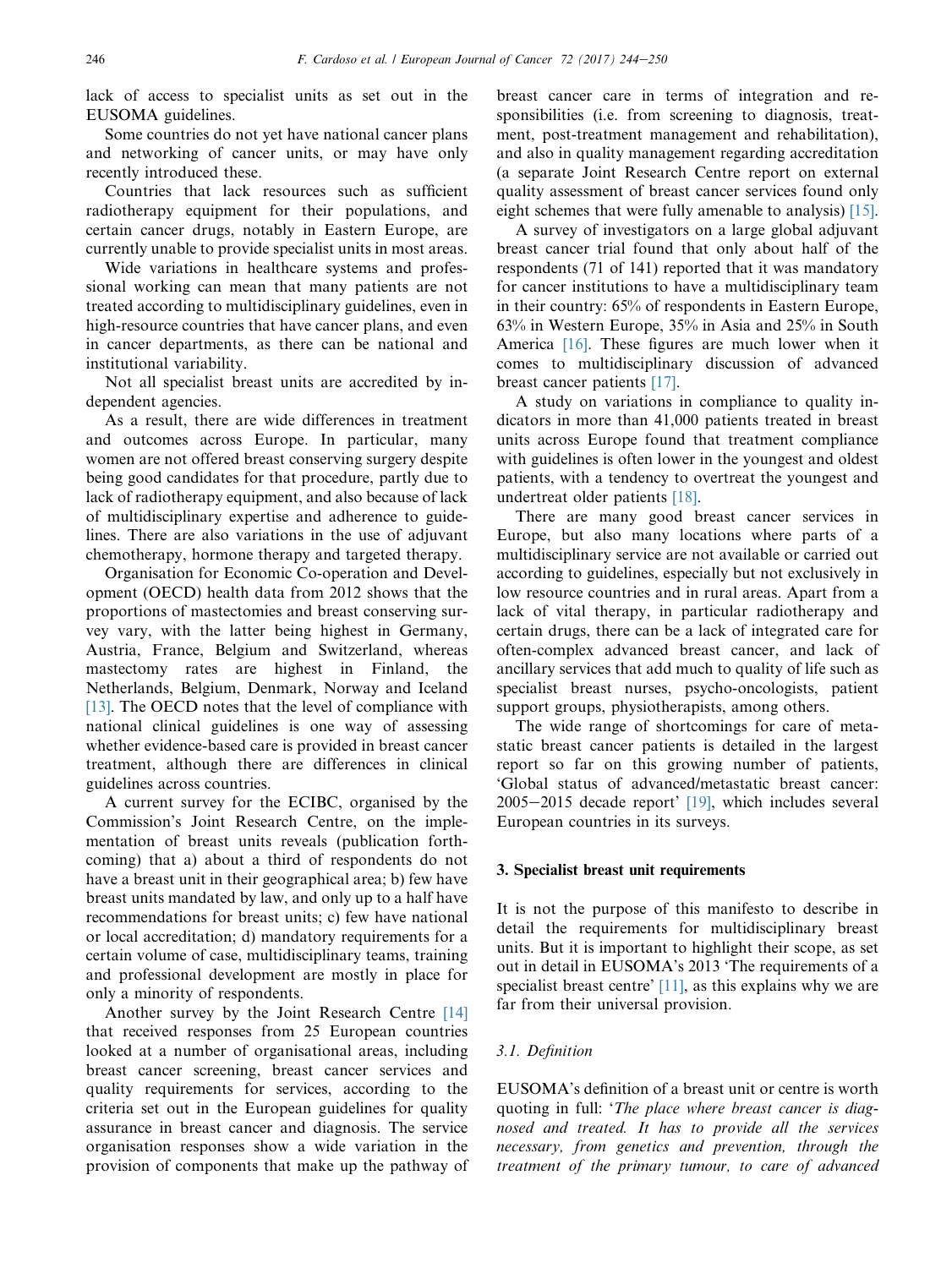disease, palliation and survivorship. The breast centre is made up by a cohesive group of dedicated breast cancer specialists working together as a multidisciplinary team with access to all the facilities required to deliver highquality care throughout the breast cancer pathway.'

The guidelines note that these professionals do not necessarily have to be based in one location, but do need to be in the same geographical area and able to carry out close multidisciplinary work. Further, the guidelines list no fewer than 16 types of professionals that should make up a team, including radiologists, radiographers, pathologists, surgeons, reconstructive surgeons, medical oncologists, radiation oncologists, breast nurses, data managers, geneticists, psychologists and physiotherapists. Note that it is recommended that mammography screening services should be part of or closely located with breast units, partly because of the pivotal role that radiologists play in screening and symptomatic imaging, and also because of the convenience for women of a seamless service.

# 3.2. Critical mass

A key factor for most specialist cancer work is a minimum number of cases needed to ensure that all team members maintain expertise. It is recommended that at least 150 newly diagnosed cases of primary breast cancer are seen each year from a population of about 250,000.

#### 3.3. Organisation

The guidelines set out the need for protocols, audit, data management and achievement of minimum quality standards. Also specified are multidisciplinary team meetings, and best practice for patient communication.

# 3.4. Staffing

The core breast cancer services—radiology, surgery, medical oncology, radiotherapy, pathology, nursingmust have at least two professionals in each department, and all staff should comply with EUSOMA's guidelines on standards for training specialised health professionals who deal with breast cancer [\[20\]](#page-6-0). Note that in 2013, a manifesto adopted at the Ninth European Breast Cancer Conference identified breast cancer pathology services as needing particular attention [\[21\]](#page-6-0).

## 4. Policy, organisational drivers and best practice

In this last section, we summarise European and national initiatives, projects and tools for running a breast cancer service, and give examples of models of care. As there is currently wide variation in the organisation of breast units in Europe, we do not attempt to be comprehensive in listing initiatives in all countries.

We highlight the crucial role of quality and certification for breast units, examples from countries, and key resources and networks.

#### 4.1. Quality and certification

EUSOMA states in its requirements for a specialist breast centre that all units must achieve minimum standards for the mandatory quality indicators defined in EUSOMA's 2013 paper about quality indicators in breast cancer care [\[22\]](#page-6-0). The authors note: 'Breast cancer care is complex, onerous and expensive, therefore quality measurements are essential to monitor effectiveness and to guide improvements in healthcare,' and that EUSOMA started a voluntary certification process to assess the clinical performance in breast cancer care in dedicated units in European countries.

In turn, quality indicators are used for benchmarking and certification/accreditation of breast units. The EUSOMA initiative is currently based on the Breast Centres Certification scheme [\[23\].](#page-6-0) There is now a new scheme taking shape at European level (see Section 4.2). At present, some countries, such as Germany, Switzerland, Spain, the Netherlands and the UK have their own certification arrangements, which is where a good deal of experience has also been generated.

In a recent paper, EUSOMA has looked at the impact on breast units after certification, using a central data warehouse that collects indicators from a working group of breast units around Europe and now includes more than 80,000 patient cases [\[24\]](#page-6-0). Although this shows only a significant improvement for a minority of quality indicators after certification, the authors say that 'dedicated units already provide a high level of care before certification, but continuous monitoring and audit remains of paramount importance as complete adherence to guidelines is difficult to achieve. Adherence to guidelines improves markedly and there are data emerging which show that this results in better outcomes.'

#### 4.2. European Commission Initiative on Breast Cancer

The ECIBC [\[12\]](#page-6-0) comprises two working groups. The Guideline Development Group is developing a new edition of the European guidelines for quality assurance in breast cancer screening and diagnosis, and the Quality Assurance Scheme Development Group (QASDG) is developing a set of common quality and safety requirements for breast cancer services in Europe.

The latter group, QASDG, is building on EUSOMA and national initiatives, and its subgroups are working on all aspects of testing (such as imaging and pathology), competence (training and continuous education), quality concepts, organisation and scope, indicators, certification processes and clinical research. It aims to set out accreditation according to international standards for certification bodies to assess the whole care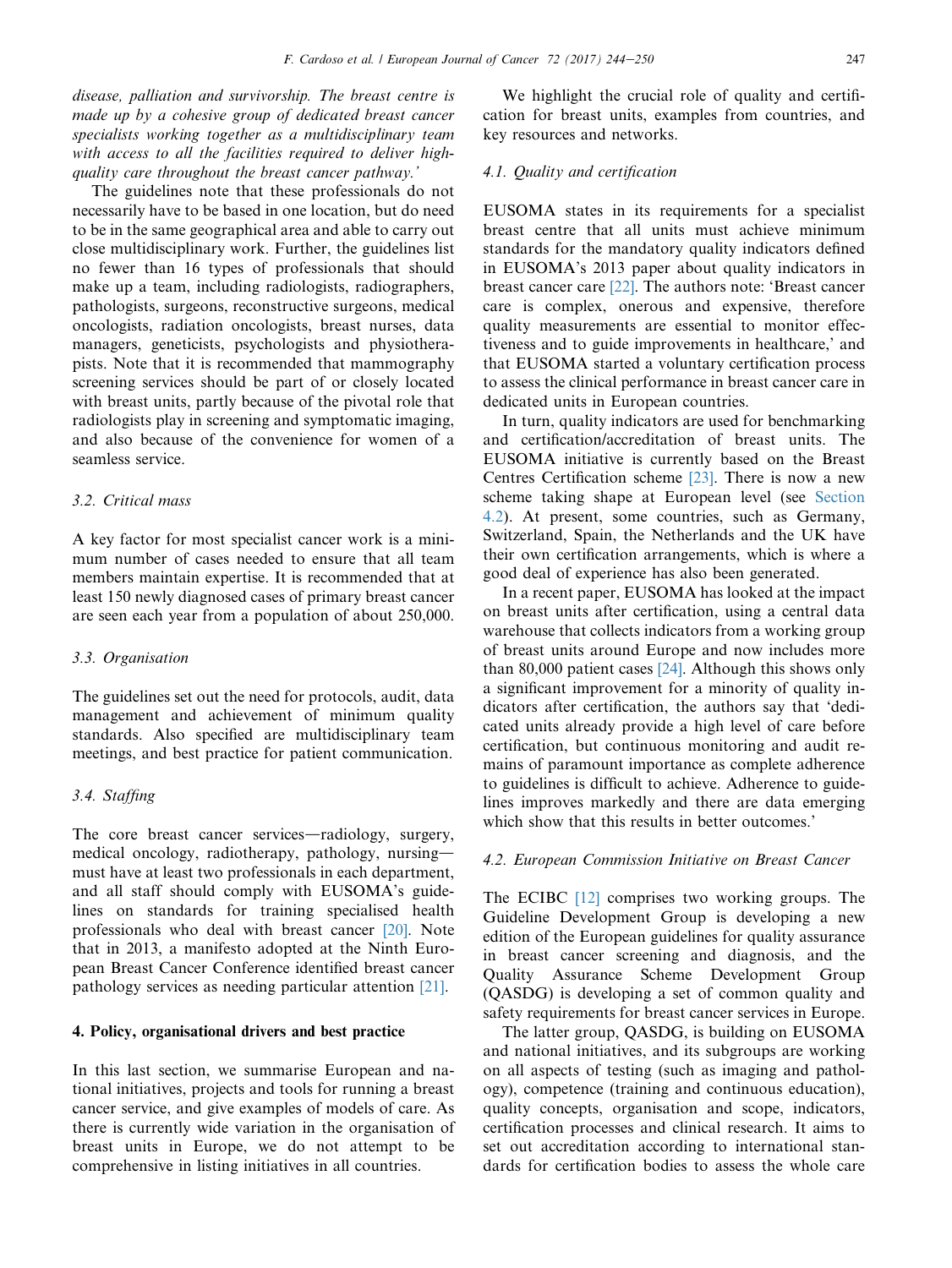pathway for breast units, as well as for parts of the service such as pathology, and will fill in gaps such as metastatic disease not yet covered by EUSOMA.

Importantly, it has a modular approach so that it can adapt to different breast services in Europe, as some have the entire pathway from screening to end of life under one 'house' but others have separate organisations for screening, treatment and end of life care. One of the key outputs will be a requirements manual covering domains such as clinical effectiveness and facilities, cross-referenced to an indicators library.

The quality assurance scheme will be launched as a voluntary tool for Europe following the completion of reference documents and a pilot run at a sample of breast cancer services. It is expected to be available in member states by 2018/19 and the development group is welcoming feedback via the European Commission's Joint Research Centre.

See also an ECIBC presentation on 'the quality of quality metrics' in healthcare, illustrated by breast cancer surgery, where outcomes that are harder to meas $ure$ —but need to be, such as patient satisfaction—are outlined [\[25\].](#page-6-0)

#### 4.3. Country case study-Germany

The certification system launched in Germany in 2003 is of wide interest as it is a voluntary initiative that has been subject to evaluation in several papers (published in English) and because it also covers breast cancer centres in Austria, Switzerland and Northern Italy. The certification system is part of Germany's cancer plan, as are breast units, which were the first specialist cancer centres in the country established by the German Cancer Society.

Benchmarking of certified breast centres (of which there are now more that 210 at some 270 operating sites) using quality indicators (QIs) showed 'a very high level of fulfilment of the QIs' [\[26\]](#page-6-0), and that since the certification was introduced after unsatisfactory results had been noted in the pan-European Eurocare survival study [\[27\]](#page-6-0), there has been a substantial increase in 5 year survival rates. Although this cannot be seen as causation, the authors say there has been a high degree of satisfaction by patients and hospital management with the measures, along with improvement of compliance with guidelines.

Most hospitals treating breast cancer in Germany have joined the programme, demonstrating what can be achieved with a voluntary certification system. Of particular importance is that the quality indicators are audited by an independent certification institute (in Germany this is a private company called OnkoZert).

## 4.4. Other health system models and initiatives

The following are examples of initiatives in a selection of other countries and do not represent the complete picture in these countries. The breast units survey by the ECIBC gives a guide to organisational factors (publication forthcoming), with the following topics:

- Breast units present in a respondent's geographical area
- Breast units required by law
- Breast units recommended as policy
- National accreditation/certification of breast units
- Regional/local accreditation/certification of breast units
- Mandatory accreditation/certification of breast units.

As noted in the status section of this manifesto, unpublished results show few countries have legal requirements and also few have regulated accreditation/ certification systems for breast units; most initiatives in Europe are voluntary. The ECIBC has also collected other information on quality schemes for breast cancer in Europe, including screening, as also noted in the status section above (see [Section 2\)](#page-1-0). More details are available in a presentation [\[28\]](#page-6-0).

## 4.4.1. Peer review and quality statements

One of the first European countries to recognise the role of breast units was the UK. After reports from the mid-1990s showing the advantages of specialist units and the ways that cancer services could be organised at regional level, the National Health Service (NHS) in England moved quickly to establish multidisciplinary teams and networks that covered the breast cancer pathway and those of other cancers, across hundreds of hospitals. Today the NHS operates National Cancer Peer Review, a quality assurance programme for NHS cancer services, including breast cancer [\[29\].](#page-6-0) It involves both selfassessment by cancer service teams and external reviews of teams conducted by professional peers, against nationally agreed quality measures. See the quality standard for breast cancer published by the National Institute for Health and Care Excellence, which details 13 quality statements for services [\[30\].](#page-6-0)

### 4.4.2. Audit

Few countries operate a systematic audit of breast cancer services. The Netherlands is one—since 2011 the NABON Breast Cancer Audit started collecting data from all Dutch hospitals with the aims of nationwide evaluation of quality parameters, evaluation of guideline adherence, and weekly feedback to participating institutions. Within 3 years, several quality assessments improved, such as guideline compliance for preoperative and postoperative multidisciplinary team meetings, and percentage of patients starting surgery within 5 weeks [\[31\]](#page-6-0). Although there is not currently a certification system, nearly all hospitals run multidisciplinary breast units with dedicated teams with case volumes ranging from 60 to 600 a year. The ministry of health has also insisted that all breast cancer indicators for hospitals are published.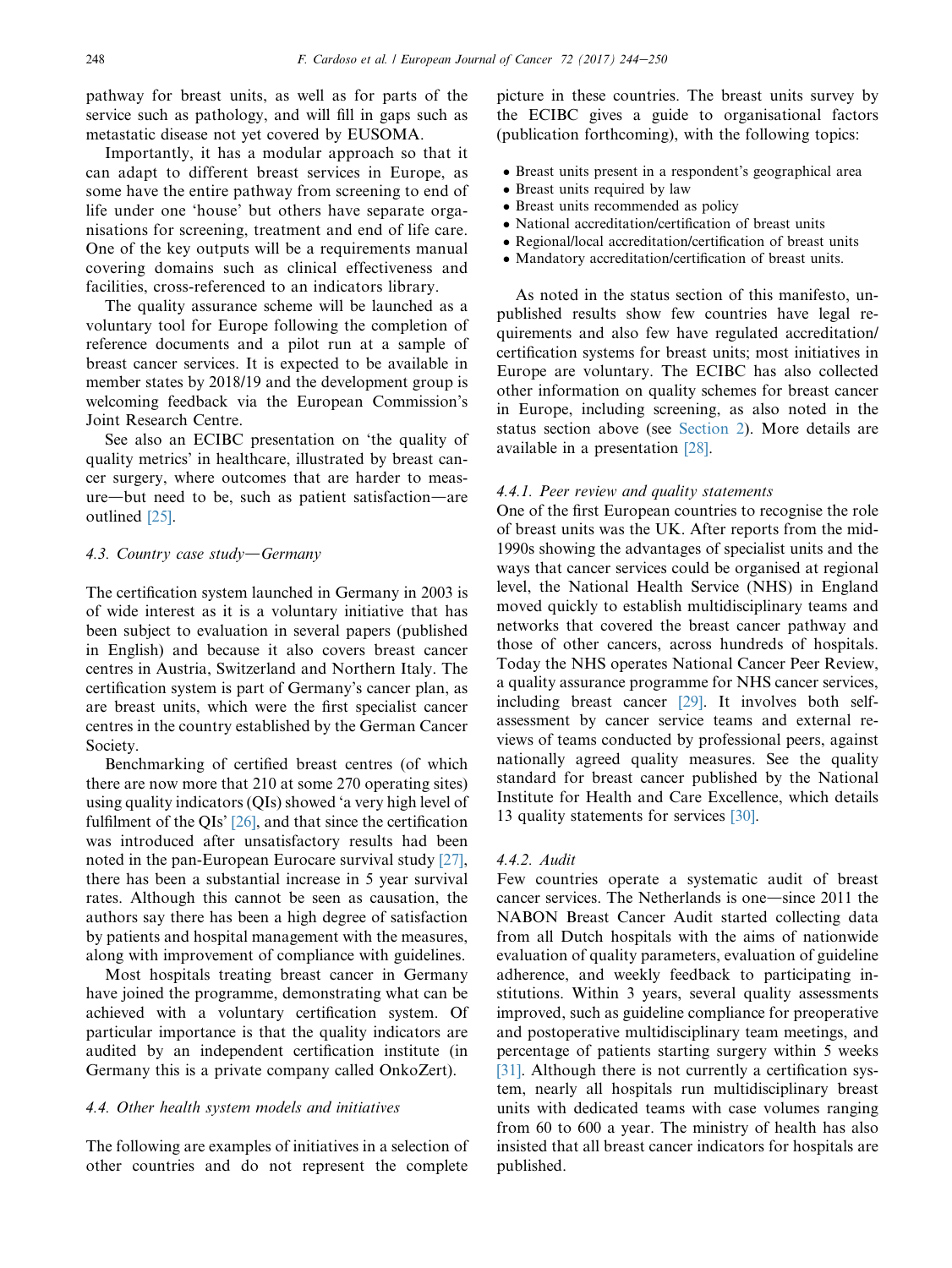## 4.4.3. Reimbursement

In the Netherlands, a driving force for change has been the government's healthcare inspectorate and insurance companies, as the latter now only reimburse care in hospitals that conform to the audited quality indicators (as above). A similar reimbursement approach has now also been adopted in Italy—payments will only be made in centres with certain minimum caseloads, which will be come into force by the end of 2016.

## 4.4.4. Legal measures

In December 2014, the Italian ministry of health issued a rule, since approved by regional administrations, that all regional health services must organise breast units according to a minimum case load of 150 new breast cancer cases a year, the first cancer type to be managed in this way in the country. Further, a non-profit organisation (Senonetwork Italia) [\[32\]](#page-6-0) has been set up to network breast cancer services and promote treatment in dedicated centres, and also training, with universities as partners. So far, it has signed up more than 100 centres in Italy.

There is mixed news from Belgium, a country with Europe's highest breast cancer incidence. In the early 2000s, an audit of breast cancer services found that many hospitals fell far below the minimum case load recommended by EUSOMA, and that 5 year survival was 77% at low volume centres compared with 84% at high volume centres, and that less than 60% of women underwent breast conserving surgery. In 2007 a royal decree defined standards for specialist breast units, largely based on EUSOMA requirements, and owing to pressure from Europa Donna Belgium and politicians. But no auditing has since been carried out, and in 2013 the law was amended to downgrade the volume requirement (to 125 cases a year), and quality indicator monitoring is currently voluntary.

#### 4.4.5. Ringfenced budget

After many years of lobbying and presenting European guidelines advocates, in 2015 Cyprus has gained government support to set up the country's first certified breast unit. Importantly, it is a specific item in the country's healthcare budget and implementation is currently being monitored by advocates as a model for rolling out to other hospitals.

# 4.4.6. Telemedicine

Despite access to many standard therapies for breast cancer, patients in Romania have worse outcomes than patients in high-resource countries who receive the same treatments. There are plans to implement a telemedicine web-based platform that will enable an experienced multidisciplinary breast tumour board at the Ion Chiricuta institute in Cluj-Napoca to review cases and improve treatment decisions for patients in small, remote centres. This is through a grant from the American Society for Clinical Oncology [\[33\]](#page-6-0). The use of telemedicine is growing around Europe, such as for networking remote units in Sweden.

# 4.5. Advocacy and charitable organisations

It is no exaggeration to say that advocacy organisations have played a pivotal role in raising standards for breast cancer care. Europa Donna, the European Breast Cancer Coalition, has member groups in 47 countries and campaigns at European and country level to improve breast cancer services, and specifically for the implementation of specialist breast units in all countries. It was instrumental in drafting and advocating for the European Union resolutions and declarations described in the introduction to this manifesto paper.

Europa Donna has developed a range of materials, including a short guide to the European guidelines for quality assurance in breast cancer screening and diagnosis that has been translated into 17 languages [\[34,35\].](#page-6-0)

At national level, advocates in various countries have been successful in changing policy about breast cancer. A good example is lobbying by UK charity, Breast Cancer Care, for better data on metastatic breast cancer, resulting in a data collection project and moves to routinely record more information in registries [\[36\].](#page-6-0) In Italy, Europa Donna Parlamento is a group that comprises the Italian forum of Europa Donna and women members of parliament that has lobbied for setting up regional committees that address the regionalisation of health services in Italy.

# 4.6. Other European/international initiatives and resources

The mission of the Breast Centres Network is to promote synergy among breast units by connecting specialists and personnel working in the field, and to help breast cancer patients find the right place for care or for a second opinion [\[37\]](#page-6-0). It is run by the European School of Oncology and currently lists more than 220 breast units globally.

The American College of Surgeons runs the National Accreditation Program for Breast Centers, and its 2014 standards manual is available for download [\[38\].](#page-6-0)

## 5. Conclusion

We hope this manifesto and supporting evidence will encourage policymakers, health professionals and advocates to investigate their own national and local provision of specialist breast units and the tools and criteria currently in use for developing consistent, highquality breast cancer care.

Apart from the imperative to care for all breast cancer patients in specialist units, according to our call to action, it is important that thorough European-wide